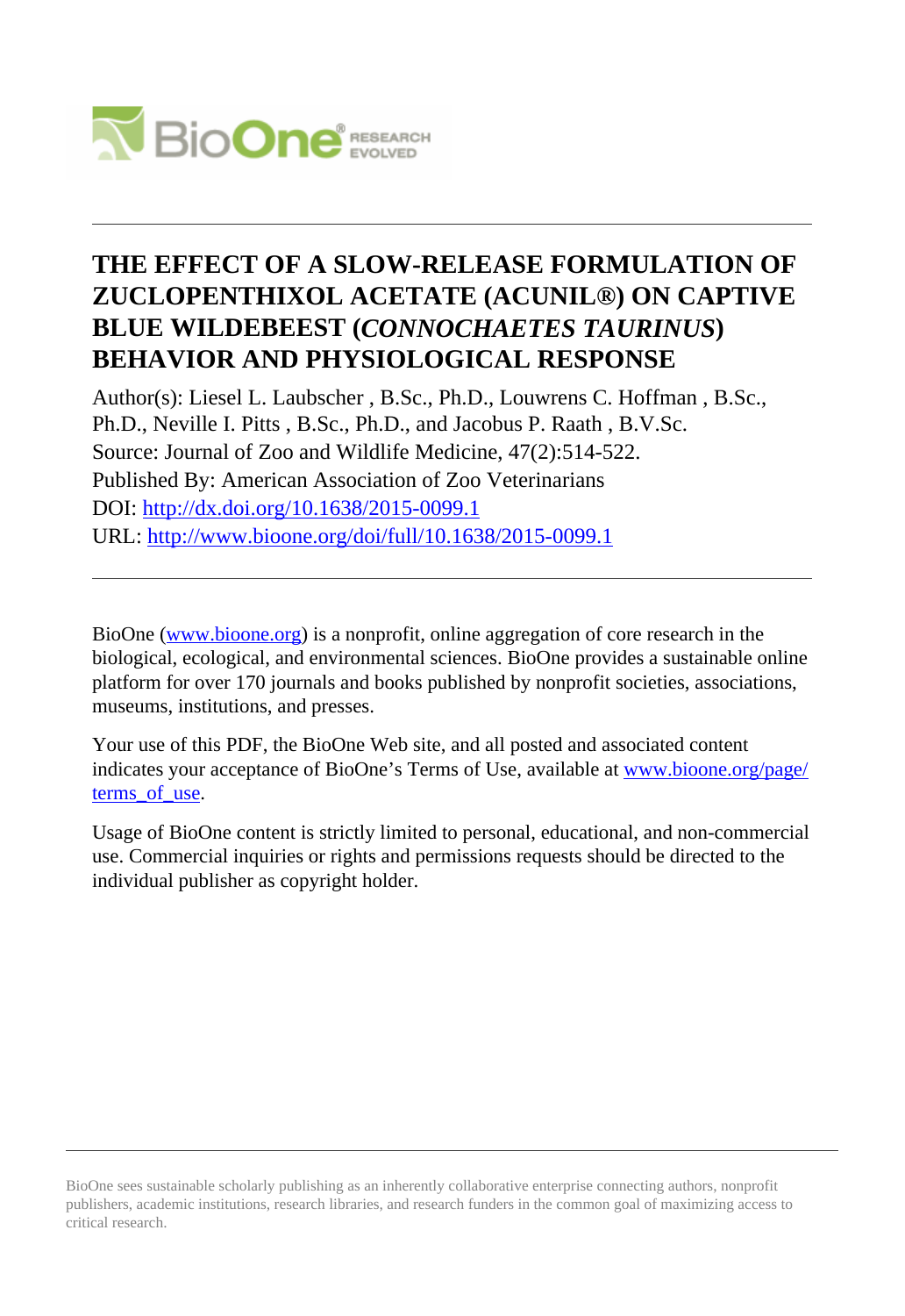# THE EFFECT OF A SLOW-RELEASE FORMULATION OF ZUCLOPENTHIXOL ACETATE (ACUNIL<sup>®</sup>) ON CAPTIVE BLUE WILDEBEEST (CONNOCHAETES TAURINUS) BEHAVIOR AND PHYSIOLOGICAL RESPONSE

# Liesel L. Laubscher, B.Sc., Ph.D., Louwrens C. Hoffman, B.Sc., Ph.D., Neville I. Pitts, B.Sc., Ph.D., and Jacobus P. Raath, B.V.Sc.

Abstract: The study investigated the effect of a slow-release formulation of zuclopenthixol acetate (Acunil<sup>®</sup>) on blue wildebeest (Connochaetes taurinus) in captivity. Two groups of trials were conducted using either Acunil or a placebo (control). Animals (Acunil:  $n = 17$ ; placebo:  $n = 12$ ) were observed for a 12-hr period before the administration of Acunil or the placebo (pretreatment). After 24 hr, animals were administered Acunil (1.5 mg/ kg) or a placebo (1.0–3.0 ml of sterile water) and observed again for 12 hr (posttreatment). During both treatments, animals were stimulated every 2 hr for 1 min by a person entering the enclosure (referred to as periods of stimulation). Behavioral observations and continuous heart rate, respiration rate, and motion measurements were taken throughout. Animals treated with Acunil spent more time lying with their heads folded back, eating and standing with their heads down, and less time being vigilant and exploring while walking around. Animals treated with the placebo also spent less time being vigilant and more time lying with heads up. Animals treated with Acunil groomed less while standing and performed less head shaking; no such changes were observed in the control group. Neither Acunil nor the placebo had any effect  $(P > 0.05)$  on heart rate. However, overall mean respiration rate was lowered ( $P = 0.02$ ) when animals were treated with Acunil (pretreatment: 14.5  $\pm$  0.82 breaths/ min; posttreatment: 12.5  $\pm$  0.83 breaths/min). Acunil also caused a lowered (P < 0.05) respiration rate during periods when animals were stimulated (pretreatment:  $16.2 \pm 0.87$  breaths/min; posttreatment:  $13.7 \pm 0.87$ breaths/min) and when animals were trotting and being vigilant. No such changes were observed with the placebo. Both placebo- and Acunil-treated animals spent more time being stationary during periods of stimulation. However, Acunil-treated animals also spent less time moving fast when they were stimulated.

Key words: Behavior, blue wildebeest, heart rate, long-acting neuroleptic, respiration rate.

# INTRODUCTION

Over 300,000 animals are translocated across South Africa annually.<sup>10</sup> During these procedures, the use of long-acting neuroleptics (LANs) has become increasingly popular since they can induce longer-lasting sedation that can reduce animal anxiety, especially when animals are to be held in captivity for periods exceeding 24 hr.

LANs were initially developed for the treatment of psychoses in noncompliant psychiatric patients.14 They consist of a fatty acid ester of the active drug ingredient dissolved in vegetable or medicinal oil. Injected intramuscularly, this formulation forms a depot at the injection site. With

the slow breakdown of the oil solvent, the ester diffuses out of the depot and once absorbed into the blood, is hydrolyzed and the active ingredient is able to exert its effect.13,29,33 LANs act primarily as antipsychotics by blocking dopamine receptors in the limbic system and they have no specific pharmacological antidotes.29

The long-lasting effect of LANs after a single administration has greatly improved the outcome of wildlife translocations, specifically by decreasing stress-related mortalities.11,14 Although their contribution to the successful translocation of wildlife is indisputable, their specific effects on physiological and behavioral variables needs further investigation.<sup>14,33</sup> This is particularly true for southern African wildlife species, for which research is limited.

In South Africa, Clopixol-Acuphase<sup>®</sup> (zuclopenthixol acetate) is one of the most commonly used LANs in wildlife. Its absorption and duration has been extended through esterification with the acetate and its dissolution in vegetable oil.<sup>35</sup> A new LAN, Acunil<sup>®</sup> (Wildlife Pharmaceutical SA [Pty] Ltd., Rocky's Drift, Mpumalanga, South

From the Department of Animal Science, University of Stellenbosch, Private Bag X1, Matieland 7602, Stellenbosch, South Africa (Laubscher, Hoffman); School of Physiology, University of the Witwatersrand, Room M705, Faculty of Health Sciences, Johannesburg, South Africa (Pitts); and Wildlife Pharmaceuticals Pty (Ltd.), P.O. Box 90, Karino, 1204, Mpumalanga, South Africa (Raath) Correspondence should be directed to Dr. Laubscher (liesel.laubscher8@gmail.com).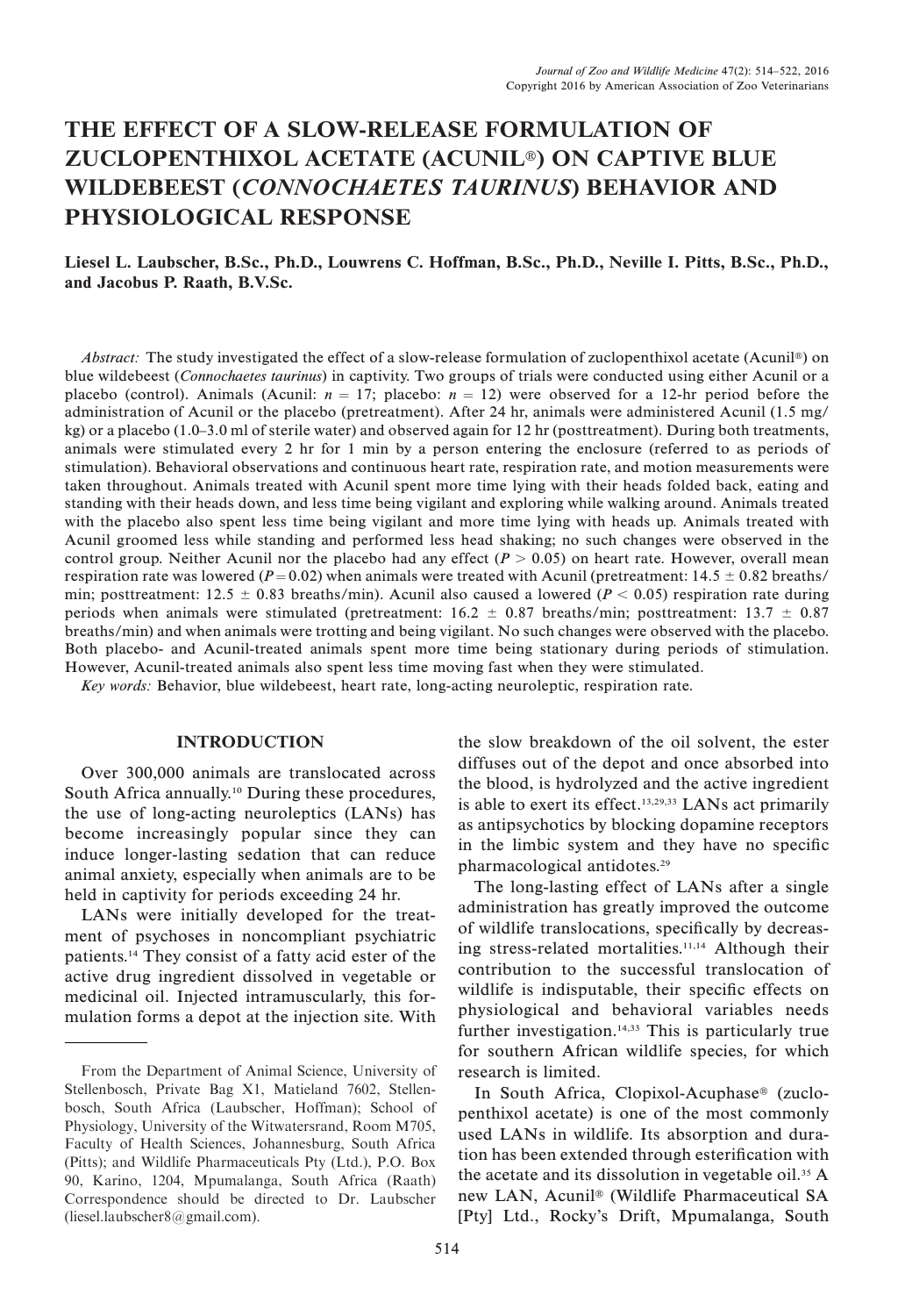Africa), is, however, currently being developed with the aim of producing a more consistent slow release. This is achieved by the exclusion of the vegetable oil vehicle and instead, the dissolution of the fatty acid ester of zuclopenthixol acetate in a 72-hr slow-release polymer. This polymer has been used in other slow-release drug formulations (for example, buprenorphine), and has been found to result in maximum serum concentrations of the active drug within 6 hr after its administration. In addition, plasma concentrations of the active drug are maintained above therapeutic levels for up to 72 hr and peak drug effects are seen at 4 hr after treatment.3,6,15,17,31,32 It is expected that a similar release profile will be observed with Acunil. Although the complete pharmacokinetics of Acunil are not described here, further work is underway to determine this. In addition, this study forms part of a larger project in which the clinical effects of Acunil are compared with those of Acuphase. The aim of this study was to investigate clinical effects of Acunil in blue wildebeest (Connochaetes taurinus). Concurrently, a placebo study was performed to serve as a control.

# MATERIALS AND METHODS

#### Animal ethics

Ethical approval was received for all aspects of this project from the Research Ethics Committee: Animal Care and Use at the University of Stellenbosch, South Africa (protocol ethical approval number SU-ACUM11-00005).

#### Animals and study area

The study conducted two sets of trials using blue wildebeest. In the first treatment group animals received Acunil (50 mg/ml; 1.5 mg/kg intramuscular injection), whereas the second treatment group (control) received a placebo consisting of sterile water (2.0–3.5-ml intramuscular injection) (Table 1). Treatments were allocated at random to each group. Animals were sourced from different locations around Mpumalanga, South Africa. Animals were translocated by a professional game capture team from Wildlifevets.com. Thiafentanil oxalate (Thianil®, Wildlife Pharmaceuticals) was used at 0.01–0.02 mg/ kg to anesthetize animals for transportation. A short-acting neuroleptic, azaperone tartrate (Wildlife Pharmaceuticals) at up to 0.3 mg/kg body weight, was used during the relocation of animals. All drugs used were administered by a registered veterinarian.

Table 1. Animal numbers and genders within each trial. Animals in trials 1 to 3 received treatment with Acunil<sup>®</sup>, whereas animals in trials 4 and 5 received treatment with a placebo.

| Trial   | Treatment<br>administered | Number<br>of animals | Genders         |
|---------|---------------------------|----------------------|-----------------|
| Trial 1 | Acunil                    |                      | 39,33           |
| Trial 2 | Acunil                    | 5                    | 39, 28          |
| Trial 3 | Acunil                    |                      | $2\degree$ , 43 |
| Trial 4 | Placebo                   | 6                    | 39,33           |
| Trial 5 | Placebo                   |                      | 39,33           |

The study site was located on Ngongoni Farm (25°31'25.2"S, 31°06'50.8"E), outside Nelspruit, Mpumalanga, South Africa. Once at the study site, animals were off-loaded into an enclosure (6  $\times$  8 m), constructed as per industry guidelines<sup>29</sup> and left for a minimum of 24 hr before the trial commenced. This was done to ensure that there was no residual tranquilization effect from the relocation of the animals. Azaperone is eliminated from the blood within 0.5–2.5 hr because of its rapid and extensive metabolism by the liver and therefore no residual effect was expected after 24 hr.<sup>20</sup> Animals were given Lucerne hay and clean water ad libitum throughout the trials.

#### **Equipment**

The enclosure was fitted with two opposing infrared closed-circuit television cameras (Nictec Radio Communications, Nelspruit, South Africa) to record and analyze behavior using Noldus Observer<sup>®</sup> XT11 behavioral software (Noldus Information Technology, Wageningen, The Netherlands).

Heart rate (beats/min) and respiration rate (breaths/min) as well as motion via a triaxis accelerometer (stationary, moving slowly, or moving fast) were measured using a modified version of the Equivital™ EQ02 (Hidalgo Limited, Unit F, Trinity Court, Buckingway Business Park, Cambridge, United Kingdom) vital sign monitoring system. The modification, fitting, and validation of this system have previously been reported.20 Biotelemetry recordings were combined with behavioral measurements using the ObserverXT11 software package.

#### Experimental design

Five trials were conducted in total (Table 1). Trials were limited to six animals per trial because of high equipment costs and limited enclosure space. One Acunil trial had five animals because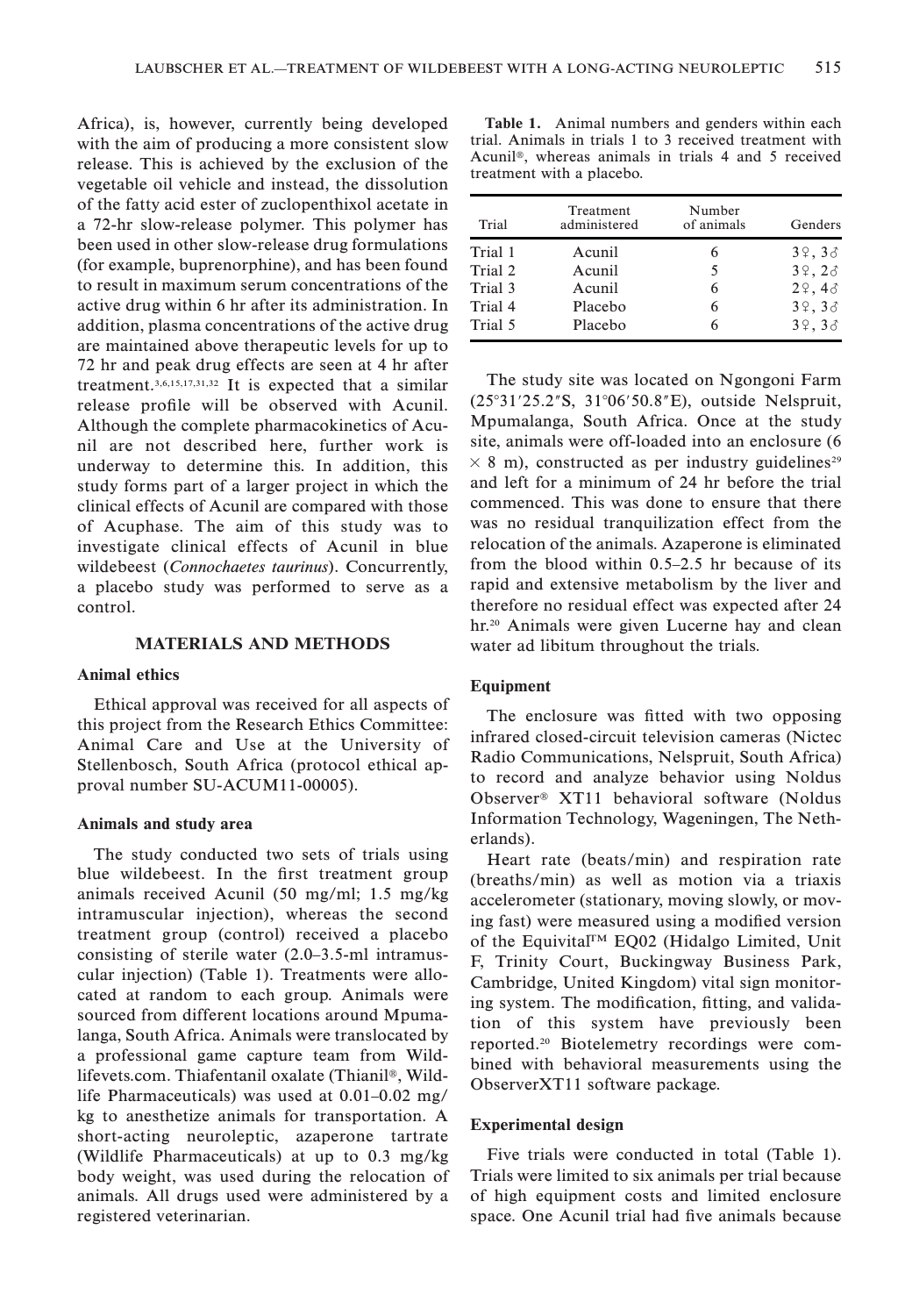an aggressive male animal was removed on account of fighting.

Each trial lasted 48 hr (two consecutive days). On the first trial day, animals were anesthetized in the morning with thiafentanil to fit the biotelemetry belts. The animals were also weighed. At this time, no tranquilizer was administered and anesthesia was reversed with naltrexone (Trexonil®, Wildlife Pharmaceuticals) at 10 times the dose of thiafentanil. Once all the animals were fully awake, reactive, and exhibiting normal behavior, the trial commenced. This occurred within 10 min after the administration of naltrexone. Previous studies have found that thiafentanil is rapidly and completely reversed by naltrexone within less than 2 min, and no residual effects or renarcotizations were observed in the current study.<sup>2,19,36</sup> The first 12 hr thereafter were considered as pretreatment. After 24 hr, animals were anesthetized again in the morning with thiafentanil. This was done to collect blood and fecal samples for a concurrent investigation. At this time, either Acunil or the placebo was administered before the anesthesia was reversed with naltrexone. Once the animals were displaying normal behavior again, the second part of the trial commenced and this was considered as posttreatment. Again, animals were observed for the first 12 hr.

During each 12-hr observation, animals were stimulated for 1 min every 2 hr. This was achieved by a person entering the enclosure and moving around a radius of 1–2 m from the enclosure door. A pipe was used to hit the enclosure wall to make a noise and frighten the animals. Since animals had no other human contact during the trials, it was thought that such stimulations would elicit a stress response, and by doing so, minimize acclimatization to captivity. Each treatment received the same amount of stimulations, performed by the same person each time. No blinding was done by the person performing the stimulations and all the stimulations were performed as consistently as possible in each of the treatment groups. Each treatment and trial started at roughly the same time in the morning and stimulations within a trial occurred at roughly the same time each day.

#### Behavioral analysis

A behavioral ethogram, constructed for this species using preliminary observations, was used with the ObserverXT11 software package for behavioral analysis. No blinding occurred for the person performing the observations and the same person (the lead researcher) performed all the

observations throughout the study to ensure consistency and prevent interobserver variation. Animals were also scored as ''stimulated'' during periods of stimulation (when a person entered the enclosure) and ''not stimulated'' during periods between stimulations when no one was present.

#### Statistical analysis

Data within a treatment group (Acunil or control) were pooled and means between pretreatment and posttreatment within a specific treatment group were statistically compared. Each animal within a treatment group served as its own control (pre- and posttreatment). Means between the Acunil and control (placebo) groups were not statistically compared because the control group served to establish whether statistically significant changes occurred in the absence of Acunil and not to what extent such changes occurred.

A mixed-effect model was used and the data were analyzed using a restricted maximum likelihood estimation that included treatment, gender, animal weight, and trial as fixed effects. Animal was included as a random effect. For the analysis of vital sign data with behavior data, behavior and stimulation were included as fixed effects. Behavior within periods of stimulation could not be analyzed since not all behaviors occurred within a period of stimulation. However, changes in biotelemetry data were analyzed within stimulations. Data analysis was performed using the variance estimation and precision module of Statistica (version 12) statistical software (StatSoft Inc., 2013). All results were considered significant if  $P < 0.05$  and are expressed as least-squared means  $\pm$  SEM.

# **RESULTS**

#### Behavior

No extrapyramidal symptoms or side effects were observed in any of the animals during any of the trials. The percentage of time spent on each behavior, before and after treatment with Acunil or the placebo, is given in Table 2. Behaviors classified as ''other'' were those behaviors that did not occur frequently enough to warrant independent classification.

Two-point behaviors (without a measurable duration) were observed, namely grooming (subcategorized into grooming while lying down and grooming while standing up) and agitation (subcategorized into head shaking and feet stomping). It was found that animals groomed less  $(P = 0.03)$ while standing after the administration of Acunil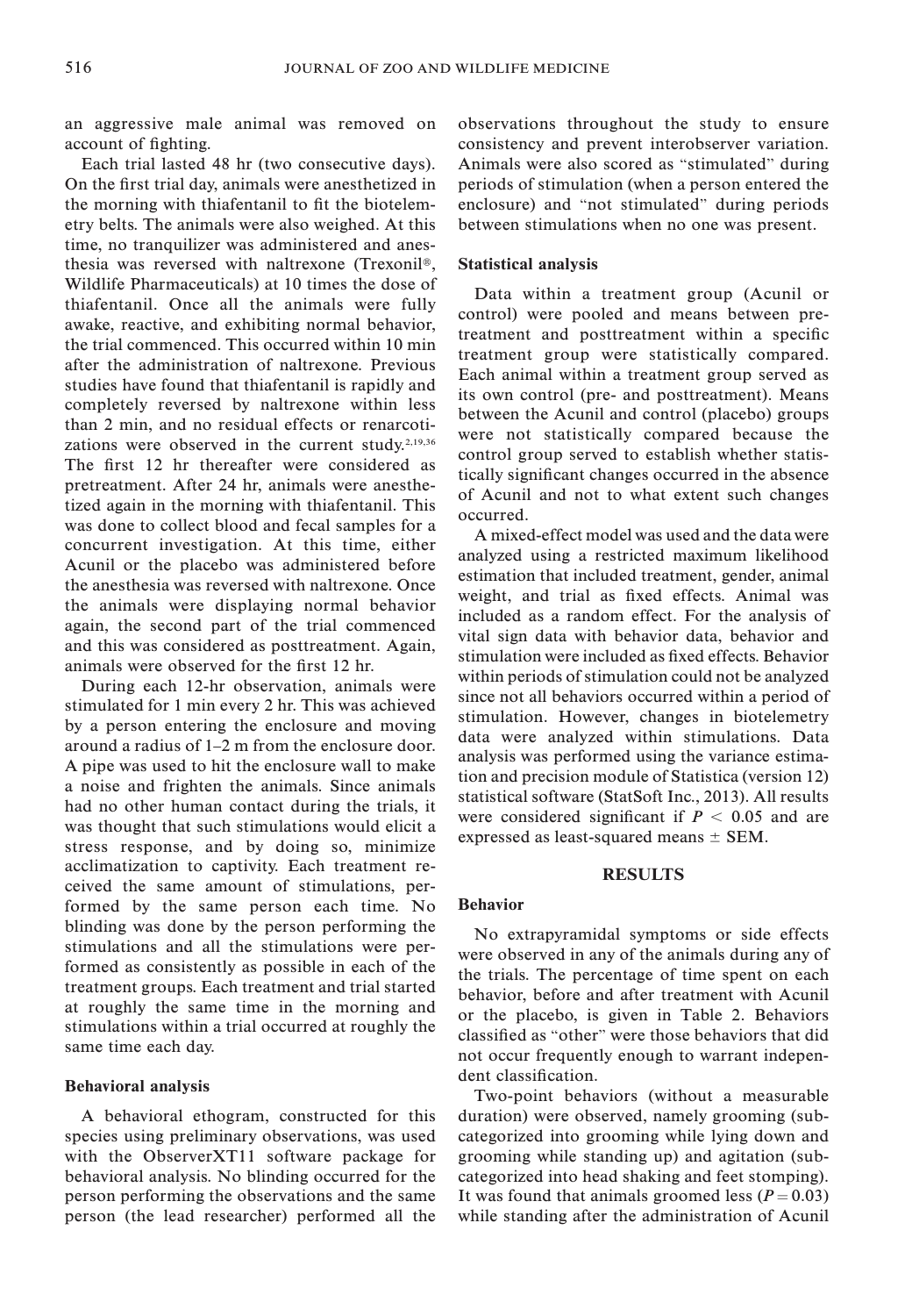|                                            |                                | Acunil                         | Control                    |                            |
|--------------------------------------------|--------------------------------|--------------------------------|----------------------------|----------------------------|
| Behavior                                   | PreT                           | PostT                          | PreT                       | PostT                      |
| Lying with head up                         | $33.4^{\rm A} \pm 2.60$        | $33.8^{\rm A} \pm 2.74$        | $14.0^{\rm A} \pm 2.46$    | $24.5^{\rm B} \pm 2.20$    |
| Being vigilant                             | $25.3^{\rm A} \pm 2.23$        | $13.9^{\rm B} \pm 1.55$        | $42.7^{\rm A} \pm 2.62$    | $29.0^{\rm B} \pm 3.36$    |
| Eating                                     | $12.1^{\rm A} \pm 1.57$        | $15.9^{\rm B} \pm 1.40$        | $14.4^{\rm A} \pm 2.21$    | $16.4^{\text{A}} \pm 2.53$ |
| Standing with head up, ruminating          | $10.4^{\rm A} \pm 1.17$        | $9.8^{\rm A} \pm 1.04$         | $16.4^{\text{A}} \pm 2.55$ | $19.1^{\rm A} \pm 3.88$    |
| Walking                                    | $6.5^{\rm A} \pm 0.67$         | $8.9^{\rm A} \pm 1.50^{\rm C}$ | $7.4^{\rm A} \pm 0.78$     | $4.9^{\rm A} \pm 0.67$     |
| Standing with head down                    | $2.5^{\rm A} \pm 0.95$         | $5.6^{\rm B} \pm 1.54$         | $1.3^{\rm A} \pm 0.76$     | $0.5^{\rm A} \pm 0.44$     |
| Lying with head folded back                | $2.7^{\rm A} \pm 0.45$         | $5.6^{\rm B} \pm 1.03$         | $1.0^{\rm A} \pm 0.24$     | $2.5^{\rm A} \pm 0.77$     |
| Other                                      | $1.7^{\rm A} \pm 0.19$         | $1.7^{\rm A} \pm 0.21$         | $0.2^{\rm A} \pm 0.04$     | $0.2^{\rm A} \pm 0.09$     |
| Exploring (walking and sniffing surfaces)  | $1.2^{\rm A} \pm 0.32$         | $0.6^{\rm B} \pm 0.14$         | $0.9^{\rm A} \pm 0.14$     | $0.6^{\rm A} \pm 0.16$     |
| Fighting                                   | $1.1^{\rm A} \pm 0.21$         | $1.0^4 \pm 0.16$               | $0.9^{\rm A} \pm 0.25$     | $0.8^{\rm A} \pm 0.24$     |
| Exploring (standing and snifting surfaces) | $0.8^{\rm A} \pm 0.10^{\rm A}$ | $0.7^{\rm A} \pm 0.08$         | $0.5^{\rm A} + 0.11$       | $0.5^{\rm A} \pm 0.11$     |
| Defending                                  | $0.7^{\rm A} \pm 0.15$         | $0.7^{\rm A} \pm 0.13$         | $0.7^{\rm A} \pm 0.20$     | $0.7^{\rm A} \pm 0.17$     |
| Rubbing against another animal             | $0.4^{\rm A} \pm 0.15$         | $0.6^{\rm A} \pm 0.16$         | $0.2^{\rm A} \pm 0.05$     | $0.3^{\rm A} \pm 0.11$     |
| Drinking                                   | $0.5^{\rm A} \pm 0.05$         | $0.7^{\rm A} \pm 0.10^{\rm A}$ | $0.2^{\rm A} \pm 0.03$     | $0.2^{\rm A} \pm 0.03$     |
| Being rubbed by another animal             | $0.3^{\rm A} \pm 0.09$         | $0.6^{\rm A} \pm 0.13$         | $0.2^{\rm A} \pm 0.08$     | $0.3^{\rm A} \pm 0.07$     |
| Trotting                                   | $0.3^{\rm A} \pm 0.07$         | $0.2^{\rm A} \pm 0.04$         | $0.2^{\rm A} \pm 0.01$     | $0.1^{\rm A} \pm 0.01$     |

Table 2. Time spent (least-squared means  $\pm$  SEM) per behavior by blue wildebeest within a treatment in descending order, expressed as a percentage. Values in each row between treatments (pretreatment [PreT] and posttreatment [PostT]) within a group (Acunil<sup>®</sup> or control) with different uppercase alphabetical superscripts are significantly different ( $P < 0.05$ ). No statistical comparison was made between groups.

 $(19.2\% \pm 4.25\%)$  than before  $(27.1\% \pm 4.14\%)$ . In addition, animals also shook their heads less often  $(P = 0.001)$  after the administration of Acunil  $(27.7\% \pm 3.30\%)$  than before  $(46.4\% \pm 4.23\%).$ No such changes were observed in the control group (grooming while standing: pretreatment  $=$  $28.7\% \pm 8.37\%;$  posttreatment = 27.6%  $\pm 7.44\%;$ head shaking: pretreatment =  $81.6\% \pm 12.31\%;$ posttreatment:  $65.9\% \pm 7.95\%$ ).

#### Heart rate and respiration rate per behavior

Neither the administration of Acunil nor the placebo had any effect ( $P > 0.05$ ) on mean heart rate per behavior (Table 3). Respiration rate for certain behaviors changed after both administration of Acunil and the placebo (Table 4).

#### Motion

Motion was measured every 15 sec in terms of the categories stationary, moving slowly, and moving fast. Acunil-treated animals spent more time ( $P < 0.05$ ) being stationary (pretreatment: 75.1%  $\pm$  1.70%; posttreatment: 82.8%  $\pm$  1.70%) and less time moving fast (pretreatment:  $10.2\% \pm$ 1.72%; posttreatment:  $4.8\% \pm 1.80\%$ ). In the control group, animals also spent more time being stationary (pretreatment:  $75.8\% \pm 1.98\%$ ; posttreatment:  $86.8\% \pm 2.08\%$  and less time moving slowly (pretreatment:  $15.7\% \pm 1.69\%$ ; posttreatment:  $10.7\% \pm 1.78\%$  after treatment with the placebo. Differences  $(P < 0.05)$  were also observed in both the Acunil and control groups when motion was analyzed between periods of stimulation and periods of no stimulation (Table 5).

Mean heart rate per motion category was unaffected  $(P > 0.05)$  by treatment with Acunil. However, mean respiration rate was lower  $(P =$ 0.04) in Acunil-treated animals when they were stationary (pretreatment:  $12.3 \pm 1.29$  breaths/ min; posttreatment:  $10.3 \pm 1.31$  breaths/min). No changes in heart or respiration rate were observed within a motion category in the control group.

# Heart rate and respiration rate between periods of stimulation and periods of no stimulation

Mean heart rates (beats/min) and respiration rates (breaths/minute) for periods of stimulation and periods of no stimulation in the Acunil and control group are given in Table 6. Treatment with Acunil had no effect  $(P = 0.72)$  on overall mean heart rate (pretreatment:  $69.7 \pm 4.06$  beats/ min; posttreatment:  $68.5 \pm 4.05$  beats/min); however, overall mean respiration rate was higher  $(P = 0.02)$  before treatment (14.5  $\pm$  0.82 breaths/ min) compared with after (12.5  $\pm$  0.83 breaths/ min). In the control group, both overall heart rate (pretreatment:  $84.48 \pm 6.28$  beats/min; posttreatment:  $86.57 \pm 6.45$  beats/min) and respiration rate (pretreatment:  $16.42 \pm 1.04$  breaths/min; posttreatment:  $16.75 \pm 1.08$  breaths/min) were unaffected by treatment.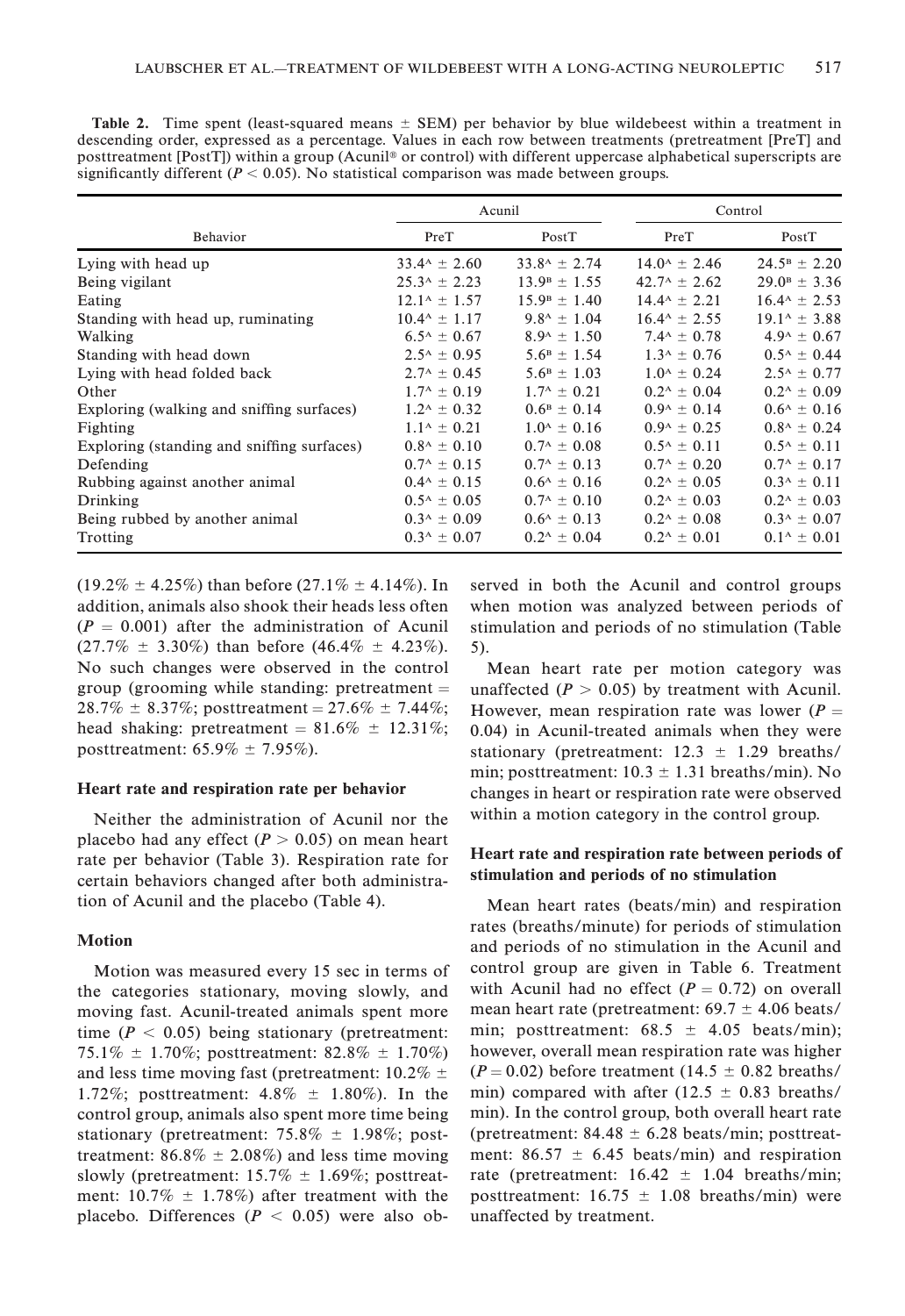Table 3. Heart rates (beats/min) (least-squared means  $\pm$  SEM) of blue wildebeest per behavior between treatments (pretreatment [PreT] and posttreatment [PostT]) within a group (Acunil<sup>®</sup> and control). No significant differences ( $P > 0.05$ ) were found between treatments within any of the two groups. No statistical comparison was made between groups.

|                                            |                 | Acunil          | Control         |                 |
|--------------------------------------------|-----------------|-----------------|-----------------|-----------------|
| <b>Behavior</b>                            | PreT            | PostT           | PreT            | PostT           |
| Trotting                                   | $92.7 \pm 6.16$ | $85.9 \pm 6.27$ | $93.1 \pm 6.56$ | $84.3 \pm 7.50$ |
| Fighting                                   | $79.9 \pm 6.44$ | $89.0 \pm 6.48$ | $82.4 \pm 7.10$ | $75.8 \pm 6.87$ |
| Other                                      | $80.7 \pm 6.64$ | $86.9 \pm 6.53$ | $81.8 \pm 7.96$ | $79.1 \pm 1.97$ |
| Defending                                  | $79.5 \pm 6.44$ | $85.1 \pm 6.38$ | $78.0 \pm 6.76$ | $73.8 \pm 7.29$ |
| Drinking                                   | $74.9 \pm 6.57$ | $78.4 \pm 6.57$ | $77.0 \pm 7.20$ | $80.6 \pm 7.41$ |
| Walking                                    | $73.7 \pm 6.10$ | $78.7 \pm 6.04$ | $84.9 \pm 6.10$ | $77.5 \pm 6.33$ |
| Rubbing against another animal             | $73.0 \pm 6.65$ | $73.1 \pm 6.75$ | $65.2 \pm 7.20$ | $75.2 \pm 7.50$ |
| Exploring (walking and sniffing surfaces)  | $77.4 \pm 6.49$ | $68.2 \pm 6.59$ | $72.5 \pm 7.20$ | $70.2 \pm 7.12$ |
| Eating                                     | $72.8 \pm 6.57$ | $70.8 \pm 6.49$ | $76.9 \pm 7.00$ | $73.0 \pm 7.22$ |
| Being rubbed by another animal             | $69.8 \pm 6.57$ | $71.6 \pm 6.65$ | $79.6 \pm 7.46$ | $72.7 \pm 7.41$ |
| Exploring (standing and snifting surfaces) | $72.1 \pm 6.49$ | $69.9 \pm 6.57$ | $73.3 \pm 7.20$ | $74.9 \pm 7.22$ |
| Being vigilant                             | $70.6 \pm 6.02$ | $69.2 \pm 6.00$ | $78.2 \pm 6.06$ | $75.8 \pm 6.21$ |
| Standing with head down                    | $62.9 \pm 6.61$ | $66.1 \pm 6.62$ | $71.1 \pm 7.90$ | $72.5 \pm 8.88$ |
| Standing with head up, ruminating          | $65.2 \pm 6.57$ | $63.4 \pm 6.22$ | $65.5 \pm 7.00$ | $69.7 \pm 6.93$ |
| Lying with head folded back                | $61.7 \pm 6.65$ | $60.4 \pm 6.44$ | $71.9 \pm 7.90$ | $69.1 \pm 8.33$ |
| Lying with head up                         | $61.2 \pm 6.51$ | $59.5 \pm 6.28$ | $71.7 \pm 7.00$ | $67.4 \pm 7.22$ |

# **DISCUSSION**

To our knowledge, this is the first reported data on the behavior, heart rate, respiration, and motion of ambulatory blue wildebeest in captivity. Only the first 12 hr of each trial day were used since peak effects were expected to be observed around 4–6 hr and maximum serum concentrations of zuclopenthixol acetate were expected within 6 hr after treatment with Acunil. As a result, no increase in sedation was expected after 12 hr, although levels of zuclopenthixol acetate were anticipated to be maintained above therapeutic levels for up to 72 hr.3,6,15,17,31,32 Moreover, the battery life of the Equivital system does not exceed 38 hr and longer behavioral observations

Table 4. Respiration rates (beats/min) (least-squared means  $\pm$  SEM) of blue wildebeest per behavior between treatments (pretreatment [PreT] and posttreatment [PostT]) within a group (Acunil® and control). Values in each row between treatments (PreT and PostT) within a group (Acunil or control) with different uppercase alphabetical superscripts are significantly different ( $P < 0.05$ ). No statistical comparison was made between groups.

|                                            | Acunil                     |                                 | Control                    |                            |
|--------------------------------------------|----------------------------|---------------------------------|----------------------------|----------------------------|
| Behavior                                   | PreT                       | PostT                           | PreT                       | PostT                      |
| Other                                      | $20.4^{\rm A} \pm 1.26$    | $20.2^{\rm A} \pm 1.24$         | $16.4^{\text{A}} \pm 1.05$ | $15.2^{\text{A}} \pm 1.05$ |
| Trotting                                   | $19.1^{\rm A} \pm 1.04$    | $16.5^{\rm B} \pm 1.12$         | $17.8^{\rm A} \pm 1.21$    | $16.3^{\rm A} \pm 1.39$    |
| Defending from other animal                | $17.1^{\rm A} \pm 1.17$    | $18.7^{\rm A} \pm 1.17$         | $16.5^{\text{A}} \pm 1.25$ | $13.9^{\rm A} \pm 1.35$    |
| Fighting with other animal                 | $17.0^{\rm A} \pm 1.17$    | $17.6^{\rm A} \pm 1.24$         | $16.6^{\text{A}} \pm 1.32$ | $14.6^{\rm A} \pm 1.28$    |
| Walking                                    | $17.0^{\text{A}} \pm 1.02$ | $17.1^{\rm A} \pm 1.02$         | $17.8^{\rm A} \pm 1.13$    | $14.4^{\rm B} \pm 1.17$    |
| Drinking                                   | $17.1^{\rm A} \pm 1.23$    | $16.6^{\text{A}} \pm 1.26$      | $14.9^{\rm A} \pm 1.33$    | $13.7^{\rm A} \pm 1.37$    |
| Rubbing against other animal               | $16.1^{\rm A} \pm 1.26$    | $16.5^{\rm A} \pm 1.30^{\rm C}$ | $14.9^{\rm A} \pm 1.33$    | $14.3^{\rm A} \pm 1.39$    |
| Exploring (standing and sniffing surfaces) | $16.5^{\rm A} \pm 1.20$    | $14.5^{\rm A} \pm 1.27$         | $14.3^{\rm A} \pm 1.33$    | $15.9^{\rm A} \pm 1.34$    |
| Exploring (walking and sniffing surfaces)  | $17.0^{\rm A} \pm 1.20$    | $15.6^{\rm A} \pm 1.26$         | $15.9^{\rm A} \pm 1.33$    | $13.7^{\rm A} \pm 1.32$    |
| Eating                                     | $16.1^{\rm A} \pm 1.23$    | $14.3^{\rm A} \pm 1.23$         | $16.9^{\rm A} \pm 1.29$    | $14.5^{\rm A} \pm 1.34$    |
| Being rubbed by other animal               | $12.7^{\rm A} \pm 1.23$    | $15.6^{\rm A} \pm 1.30^{\rm A}$ | $13.1^{\rm A} \pm 1.38$    | $12.1^{\rm A} \pm 1.37$    |
| Being vigilant                             | $15.1^{\rm A} \pm 0.98$    | $12.8^{\rm B} \pm 1.00$         | $16.3^{\text{A}} \pm 1.12$ | $14.7^{\rm A} \pm 1.15$    |
| Standing head down                         | $13.9^{\rm A} \pm 1.24$    | $10.7^{\rm B} \pm 1.27$         | $13.7^{\rm A} \pm 1.47$    | $12.3^{\rm A} \pm 1.66$    |
| Standing head up ruminating                | $13.7^{\rm A} \pm 1.23$    | $10.8^{\rm B} \pm 1.11$         | $13.1^{\rm A} \pm 1.29$    | $12.3^{\rm A} \pm 1.28$    |
| Lying with head up                         | $9.9^{\rm A} \pm 1.20$     | $9.2^{\rm A} \pm 1.14$          | $9.9^{\rm A} \pm 1.29$     | $13.5^{\rm B} \pm 1.34$    |
| Lying with head folded back                | $7.9^{\rm A} \pm 1.26$     | $7.5^{\rm A} \pm 1.20^{\rm C}$  | $9.6^{\rm A} \pm 1.55$     | $11.4^{\text{A}} \pm 1.55$ |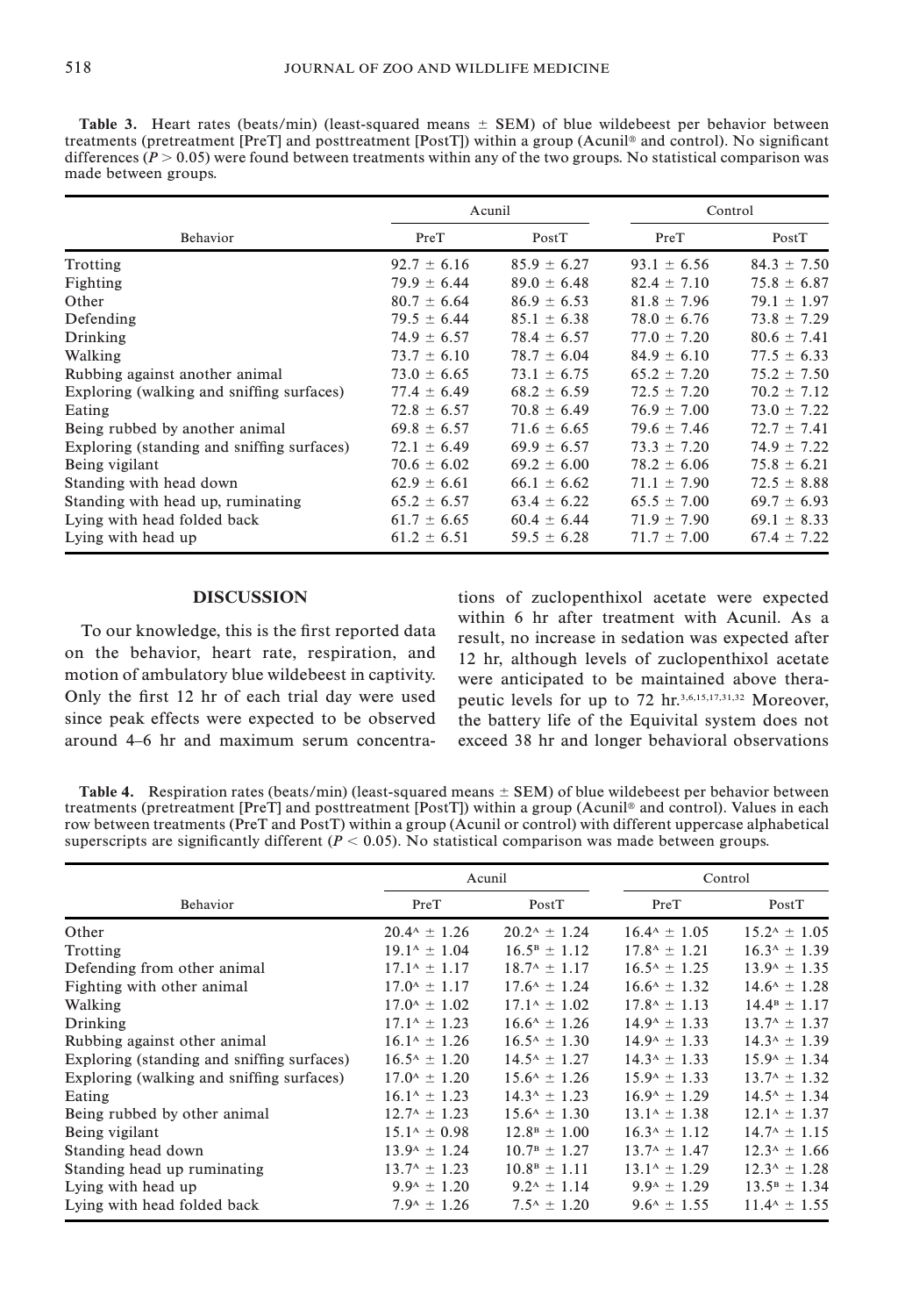Table 5. Frequency at which each motion was measured (least-squared means  $\pm$  SEM) in blue wildebeest within periods of stimulation and periods of no stimulation between treatments (pretreatment [PreT] and posttreatment [PostT]) within groups (Acunil® and ontrol), expressed as a percentage of total motion measured within a period. Values in each column within a group (Acunil or control) with different uppercase alphabetical superscripts are significantly different ( $P < 0.05$ ). No statistical comparison was made between groups.

|           |                 | Acunil                   |                         |                       | Control                    |                          |                                |
|-----------|-----------------|--------------------------|-------------------------|-----------------------|----------------------------|--------------------------|--------------------------------|
| Treatment | Period          | Stationary               | Moving slowly           | Moving fast           | Stationary                 | Moving slowly            | Moving fast                    |
| PreT      | NS <sup>a</sup> | $87.3^{\rm A}$ + 0.96    | $11.3^{\rm A} \pm 0.79$ | $1.4^{\rm A}$ + 0.24  | $86.8^{\text{A}} \pm 0.73$ | $12.2^{\text{A}}$ + 0.69 | $1.0^{\rm A} \pm 0.10^{\rm A}$ |
|           |                 | $63.0^{\rm B}$ + 2.43    | $18.9^{\rm B} + 2.94$   | $19.2^{\rm B} + 2.94$ | $74.8^{\rm B}$ + 4.59      | $19.2^{\rm B} + 3.42$    | $6.0^{\rm B}$ + 1.61           |
| PostT     | NS.             | $86.3^{\text{A}}$ + 1.83 | $11.9A,B \pm 1.62$      | $1.3A + 1.33$         | $90.9^{\text{A}} + 1.53$   | $8.4^{\rm A} \pm 1.35$   | $0.6^{\rm A}$ + 0.21           |
|           | S               | $78.8^{\rm A}$ + 2.70    | $15.0^{A,B} + 1.24$     | $8.4^{\circ}$ + 174   | $82.7^{\rm A}$ + 3.98      | $13.0^{\rm B} + 3.74$    | $4.4^{\rm B}$ + 0.43           |

<sup>a</sup> NS indicates not stimulated; S, stimulated.

increased the risk of observational errors due to the difficulty of observing and identifying individual animals at night.

It must be mentioned that no observer blinding occurred during the study but that bias was avoided as much as possible and that results are reported as observed. Behaviors were also well defined and clear so that observer error was minimized.

Animals treated with Acunil spent significantly more time eating ( $P < 0.001$ ), but no such results were observed in the control group. It can therefore be inferred that the stress of captivity may partly cause a reduction in feed intake so that a reduction in this stress due to treatment with Acunil may cause an increase in time spent eating.

Animals treated with Acunil spent more time lying with their heads folded back and standing with their heads down. Animals in the control group also spent more time lying with their heads up after receiving the placebo, indicating that, to some extent, some of the increase in resting was due to habituation. Nonetheless, some of the increase in resting behavior was at least partially due to the drug effect of Acunil since animals in the control group showed no increase in time spent lying with their heads folded back (i.e., sleeping). Similar reductions in activity were reported by Read et al.<sup>30</sup> in wapiti (Cervus canadensis) treated with Clopixol-Acuphase. In contrast, Fick et al.13,14 found that Clopixol-Acuphase had no significant effect on activity in goats and blue wildebeest, respectively. Interestingly, Fick et al.13 reported that boma housing had a greater effect on reducing the activity of blue wildebeest than treatment with Clopixol-Acuphase. The authors concluded that habituation to captivity resulted in the greatest decrease in activity and that Clopixol-Acuphase had no additive effect on this decrease. Neither Read et al.30 nor Fick et al.14 found any significant changes in activity in animals treated with a placebo.

Animals treated with Acunil spent almost 50% less time being vigilant, but a similar change in vigilance was observed in the control group. According to  $Lind<sub>1</sub><sup>21</sup>$  vigilant behavior is related to the gathering of information about an animal's environment. Such behavior is usually brought on by an environmental stimulus. It is possible that after the first day, animals became more accustomed to captivity and human stimulation so that they were less reactive. However, animals treated

Table 6. Heart rate (beats/min) and respiration rate (breaths/min) (least-squared means  $\pm$  SEM) of blue wildebeest between treatments (pretreatment [PreT] and posttreatment] PostT) and between periods where animals were stimulated and not stimulated within a group (Acunil<sup>®</sup> and control). Values in each column within a group (Acunil or control) with different uppercase alphabetical superscripts are significantly different ( $P < 0.05$ ). No statistical comparison was made between groups.

|           |        |                               | Acunil                          |                         | Control                 |  |
|-----------|--------|-------------------------------|---------------------------------|-------------------------|-------------------------|--|
| Treatment | Period | Heart rate                    | Respiration rate                | Heart rate              | Respiration rate        |  |
| PreT      | $NS^a$ | $60.1^{\rm A} \pm 4.44$       | $12.9^{\rm A} \pm 0.80^{\rm C}$ | $73.2^{\rm A} \pm 1.76$ | $14.7^{\rm A} \pm 0.39$ |  |
|           |        | $79.4^{\rm B} + 3.24$         | $16.2^{\rm B} + 0.94$           | $96.6^{\rm B} \pm 6.27$ | $19.1^{\rm B} + 0.87$   |  |
| PostT     | NS     | $64.4^{\rm A} \pm 3.25$       | $11.3^{\rm A} \pm 0.73$         | $72.6^{\rm A}$ + 1.84   | $13.4^{\rm A}$ + 0.41   |  |
|           |        | $72.5^{\rm B} + 4.60^{\rm C}$ | $13.7^{\circ} \pm 0.98$         | $81.4B + 4.06$          | $17.3B \pm 0.95$        |  |

<sup>a</sup> NS indicates not simulated; S, stimulated.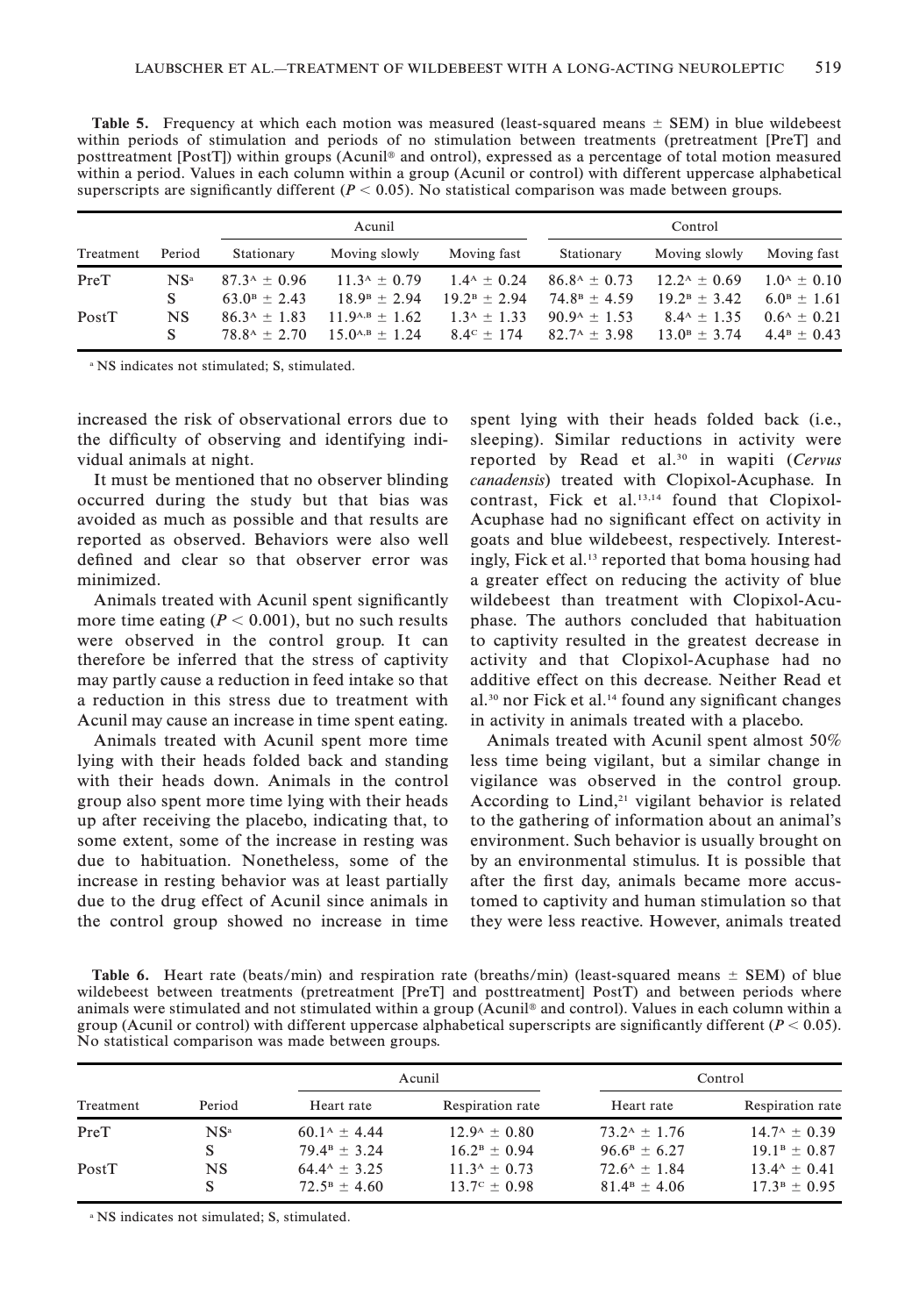with Acunil also spent 50% less time on explorative behavior, which indicates an increased disinterest in their surroundings.

Animals groomed less while standing after treatment with Acunil. According to Estes,<sup>12</sup> this behavior forms part of displacement activities (maintenance activities performed under stressful situations). In addition, there was a significant decrease in head shaking in Acunil-treated animals. This head shaking was observed to occur in response to stressful stimuli.

Heart rate was unaffected by both the administration of Acunil and the placebo. Read et al.<sup>30</sup> reported that Clopixol-Acuphase had no significant effect on the heart rate of wapiti. However, these authors also reported no significant effect on respiration rate<sup>30</sup> Diverio et al.,<sup>8</sup> on the other hand, reported that red deer (Cervus elaphus) treated with Clopixol-Acuphase showed a greater increase in heart rate when a stressor was applied than untreated animals. They attributed this to reflex tachycardia, which is commonly seen after administration of a LAN because of a lowered peripheral resistance resulting in hypotension. This may partially explain the lack of significant effect  $(P > 0.05)$  that Acunil had on heart rate since an increase in heart rate due to treatment with Acunil would counterbalance any reduction in heart rate due its sedative effect. Similar findings have been reported with the use of a variety of neuroleptics in wildlife, with heart rate becoming elevated after the administration of the neuroleptic.9,22,24,25,27 Alternatively, it may be that Acunil, at the dose given, had no appreciable effect on blood pressure and as a result no changes in heart rate were observed.

Treatment with Acunil resulted in a lowered (P  $= 0.02$ ) overall mean respiration rate (pretreatment:  $14.5 \pm 0.82$  breaths/min vs. posttreatment:  $12.5 \pm 0.83$  breaths/min) and this is possibly the result of its sedative effect. Mean heart and respiration rates fell within acceptable ranges reported for this and other African ungulate species, although no published data are available for untreated animals.1,4,5,7,18,26,28

Neither treatment with Acunil nor the placebo resulted in any significant changes in heart rate during specific behaviors. However, animals treated with Acunil had lower respiration rates during several behaviors. Two of these behaviors included trotting and being vigilant, which are considered alarm behaviors, suggesting a subdued state in treated animals. Animals in the control group also exhibited lower respiration rates after treatment while they were walking. However, respiration rate in this group was higher while animals were lying with their heads up after treatment, alluding to a slight increase in alertness while resting.

Animals treated with Acunil had lower respiration rates at times when they were stationary (pretreatment:  $12.3 \pm 1.29$  breaths/min vs. posttreatment:  $10.3 \pm 1.31$  breaths/min). No such results were found in the control group. Similar results were reflected in the analysis of respiration rate per behavior, with tranquilization causing a lowered respiration for certain stationary behaviors.

It is not surprising that animals spent more time moving fast during periods of stimulation, since stimulations would elicit the "fight-or-flight" response.34 Both treatment with Acunil and the placebo resulted in an increase in the time spent being stationary during periods of stimulation, suggesting that animals were becoming accustomed to the stimulations. However, treatment with Acunil also caused a decrease in the time spent moving fast during periods of stimulation. In addition, tranquilized animals spent the same amount of time being stationary and moving slowly regardless of whether they were being stimulated. These results suggest that Acunil may have resulted in a decreased flight response. However, some bias may also have been present because of the lack of blinding during stimulations, so care must be taken when interpreting these results.

## **CONCLUSION**

The use of Acunil was found to be safe (no adverse effects seen) and effective (reduced response to stimulus and increased resting behaviors). To some extent the amount of time animals spent being vigilant and lying down was affected by habituation, as illustrated in the control group. Although treatment with Acunil had no significant effect on heart rate, it caused a lowered respiration rate overall, during specific behaviors as well as during periods of stimulation compared with untreated animals. In addition, treated animals spent more time eating than before being tranquilized. Similarly, the animals spent less time moving fast when stimulated, suggesting a reduction in stress response. It must be borne in mind, though, that no blinding occurred during stimulations, which may have partly affected the results observed during these stimulations. Overall, it does appear as if Acunil produced a suitable sedative effect in the animals with no observable side effects. Future investigations should focus on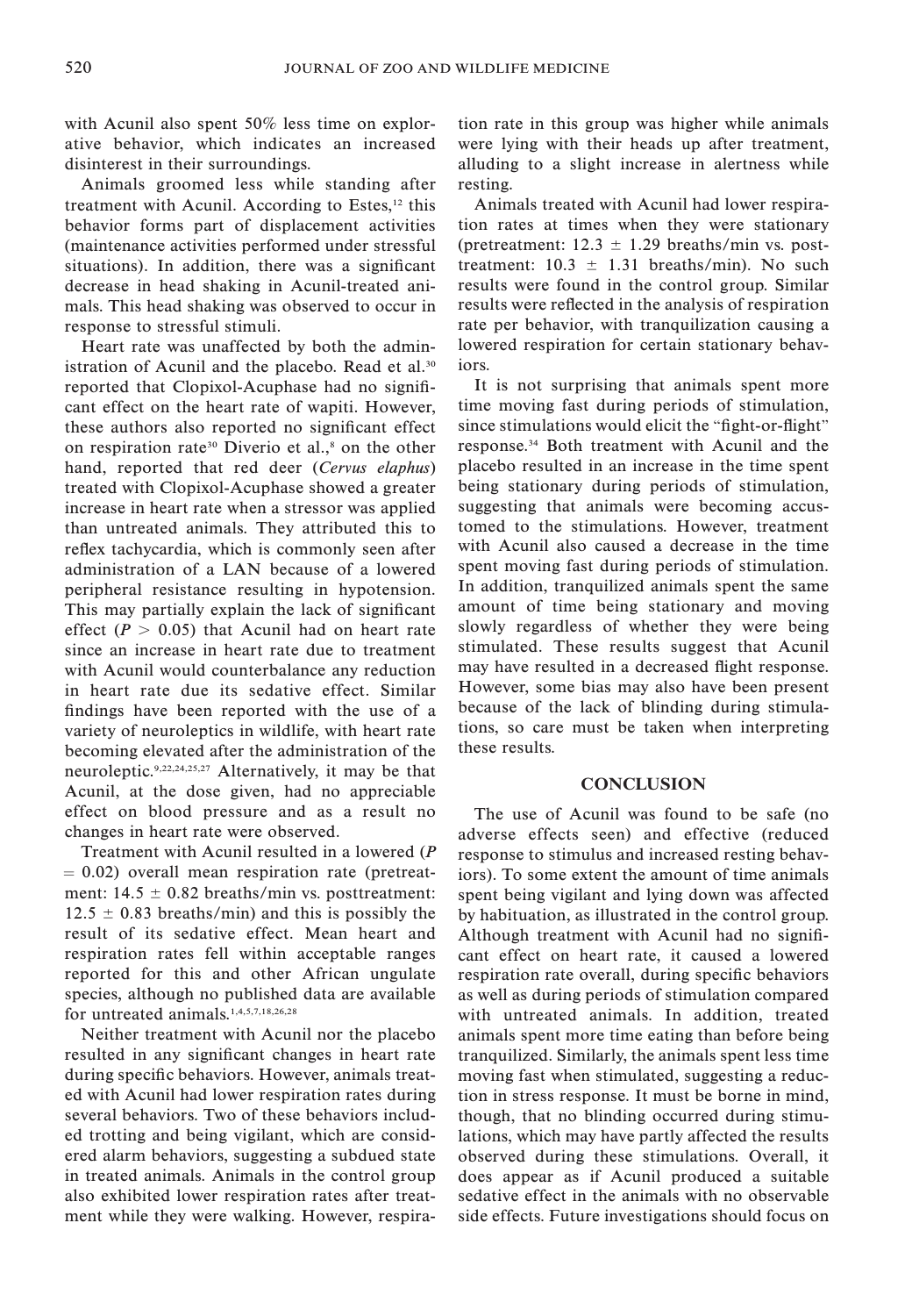its use in other species and species in noncaptive environments. In addition, the use of blinding in similar studies will remove any bias that may have been present in the current investigation.

Acknowledgments: The authors thank Dr. Derik Venter, Mr. Bjorn Nel, and their staff at Wildlifevets.com for their contributions and assistance in this study. The authors also thank Wildlife Pharmaceuticals SA (Pty) Ltd., South African Veterinary Foundation, Stellenbosch University, the University of the Witwatersrand, and the National Research Foundation for their financial support. All pharmaceutical products used in the study, including Acunil, were supplied by Wildlife Pharmaceuticals SA (Pty) Ltd. Dr. Cobus Raath is the managing director of Wildlife Pharmaceuticals SA (Pty) Ltd. As a registered veterinarian, he provided assistance with the execution of the trials as well as the reporting of results.

# LITERATURE CITED

1. Ancrenaz M, Ostrowski S, Anagariyah S, Delhomme A. Long-duration anesthesia in arabian oryx (Oryx leucoryx) using a medetomidine:etorphine combination. J Zoo Wildl Med. 1996;27(2):209–216.

2. Arnemo JM, Kreeger TJ, Soveri T. Chemical immobilization of free-ranging moose. Alces. 2003;39: 243–253.

3. Carbone ET, Lindstrom KE, Diep S, Carbone L. Duration of action of sustained-release buprenorphine in 2 strains of mice. J Am Assoc Lab Anim Sci. 2012; 51(6):815–819.

4. Chittick E, Horne W, Wolfe B, Sladky K, Loomis M. Cardiopulmonary assessment of medetomidine, ketamine and butorphanol anaesthesia in captive Thomson's gazelles (Gazella thomsoni). J Zoo Wildl Med. 2001;32(2):168–175.

5. Citino SB, Bush M, Grobler D, Lance W. Anesthesia of boma-captured Lichtenstein's hartebeest (Sigmoceros lichtensteinii) with a combination of thiafentanil, medetomidine, and ketamine. J Wildl Dis. 2002;38(2):457–462.

6. Clark TS, Clark DD, Hoyt RF. Pharmacokinetic comparison of sustained-release and standard buprenorphine in mice. J Am Assoc Lab Anim Sci. 2014; 53(4):387–391.

7. Dittberner M. Accelerated induction of etorphine immobilization in blue wildebeest (Connochaetes taurinus) by the addition of hyaluronidase. MS Thesis, 2011. Univ. Pretoria, South Africa.

8. Diverio S, Goddard PJ, Gordon IJ. Use of longacting neuroleptics to reduce the stress response to management practices in red deer. Appl Anim Behav Sci. 1996;49(1):83–88.

9. Diverio S, Goddard PJ, Gordon IJ, Elston DA. The effect of management practices on stress in farmed red deer (Cervus elaphus) and its modulation by longacting neuroleptics: behavioural responses. Appl Anim Behav Sci. 1993;36(4):363–376.

10. Dugmore H. Jan Oelofse: the man who revolutionized game capture. Farmer's Weekly. 2013; April 19:1–3.

11. Ebedes H. The use of long-acting tranquilizers in captive wild animals. In: McKenzie AA (ed.). The capture and care manual. Pretoria (South Africa): Lynnwood Ridge: Wildlife Decision Support Services; 1993. p. 71–98.

12. Estes RD. The behavior guide to African mammals. 1st ed. Johannesburg (South Africa): Russel Friedman Books CC, Halfway House; 1991.

13. Fick LG, Matthee A, Mitchell D, Fuller A. The effect of boma-housing and long-acting tranquillizers on body temperature, physical activity and food intake of blue wildebeest (Connochaetes taurinus). J Therm Biol. 2006;31(1–2):159–167.

14. Fick LG, Mitchell D, Fuller A. Long-acting neuroleptics used in wildlife management do not impair thermoregulation or physical activity in goats (Capra hircus). Comp Biochem Physiol A. 2007;147(2): 445–452.

15. Foley PL, Liang H, Crichlow AR. Evaluation of a sustained-release formulation of buprenorphine for analgesia in rats. J Am Assoc Lab Anim Sci. 2011; 50(2):198–204.

16. Food and Drug Administration of the United Nations. Residues of some veterinary drugs in animals and foods. 38th Meeting of the Joint FAO/WHO Expert Committee on Food Additives [Internet]. Food and Drug Administration of the United Nations; 1991. p. 1–143. Available from: http://www.fao.org/docrep/ 014/T0500E/T0500E.pdf

17. Healy JR, Tonkin JL, Kamarec SR, Saludes MA, Ibrahim SY, Matsumoto RR, Wimsatt JH. Evaluation of an improved sustained-release buprenorphine formulation for use in mice. Am J Vet Res. 2014;75(7): 619–624.

18. Howard LL, Kearns KS, Clippinger TL, Larsen RS, Morris PJ. Chemical immobilization of rhebok (Pelea capreolus) with carfentanil–xylazine or etorphine–xylazine. J Zoo Wildl Med. 2004;35(3):312–319.

19. Kreeger TJ, Cook WE, Piché CA, Smith T. Anesthesia of pronghorns using thiafentanil or thiafentanil plus xylazine. J Wildl Manage. 2001;65(1):25–28.

20. Laubscher LL, Hoffman LC, Pitts NI, Raath JP. Validating a human biotelemetry system for use in captive blue wildebeest (Connochaetes taurinus). Zoo Biol. 2015;34:321–327.

21. Lind J. Vigilance and models of behavior. In: Moore MJ, Breed MD (eds.). Encyclopedia of animal behaviour. London (United Kingdom): Elsevier,; 2010. p. 506–510.

22. Marco I, Lavín S, Mentaberre G, Lopez-Olvera R, Casas-Díaz E. Haloperidol and azaperone in drivenet captured southern chamois (Rupicapra pyrenaica). J Wildl Dis. 2010;46(3):923–928.